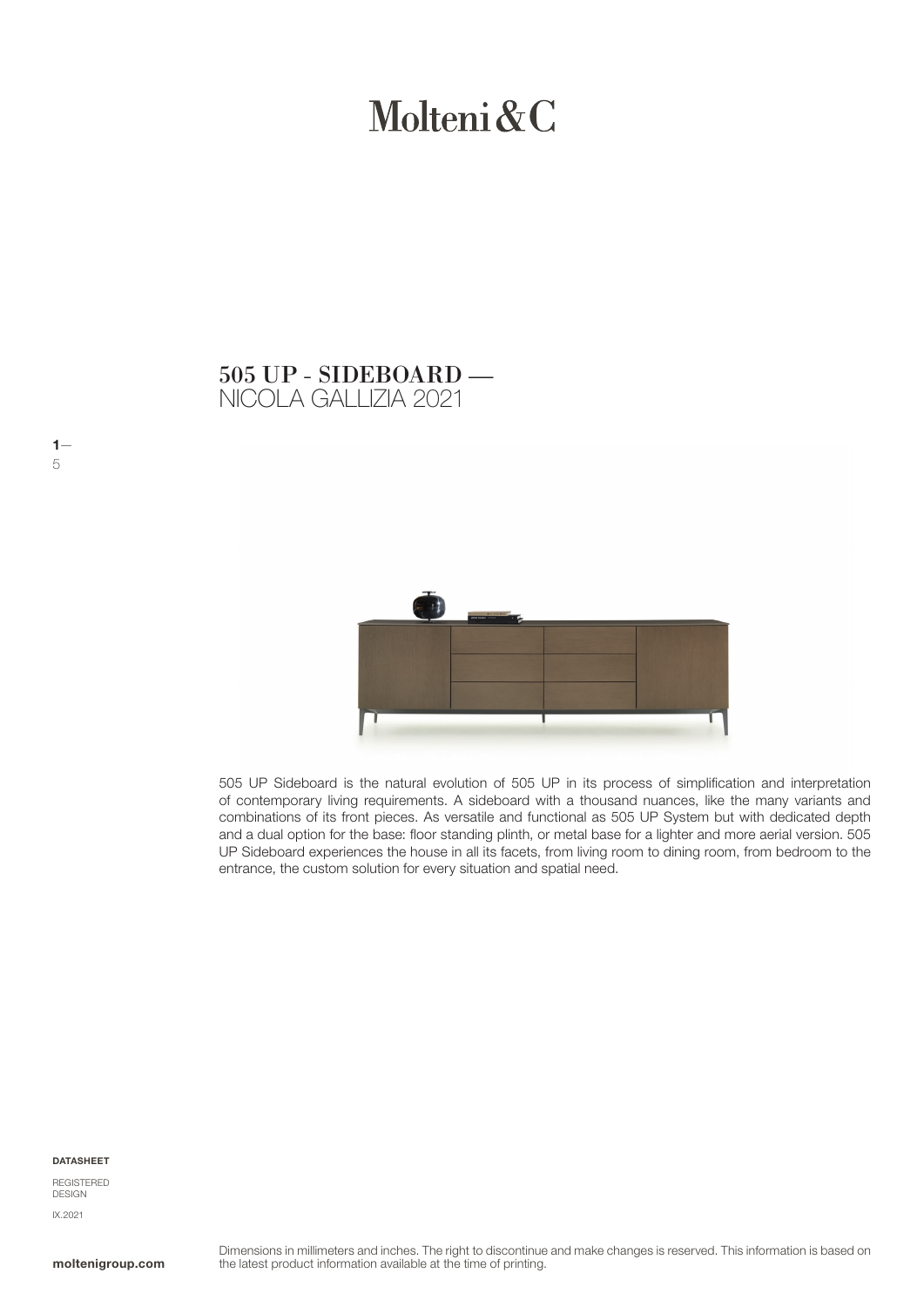505 UP - SIDEBOARD— NICOLA GALLIZIA 2021

Molteni&C

 $2-$ 

5

### MODULARITY

### **Measurements**

Side panel th 16 mm (5/8") Central partition th  $32 \text{ mm} (1 \frac{1}{4})$ 

Internal module widths: 448 - 608 - 928 - 1248 mm 17 5/8" - 23 7/8" - 36 1/2" - 49 1/8"

Floor heights (without top): 436 - 628 - 820 - 1204 mm 17 1/8" - 24 3/4" - 32 1/4" - 47 3/8"

Heights with BASE (without top): 577 - 769 - 961 - 1345 mm 22 3/4" - 30 1/4" - 37 7/8" - 53"

Structure depth 500 mm (19 5/8") : Depth with front th 22 (7/8") = 526 mm (20 3/4") Depth with front th 35 = 539 mm (21 1/4")

### **Modular heights and depths for floor elements with plinth H 76**

### **Notes**

Width reductions are possible for the frame and wooden hinged doors with th. 22 (7/8") Max. composition length with base mm 2880 (113 3/8") (3 modules W 928 - 36 1/2").

Compositions with height changes are not possible.

The plinth is supplied in one piece up to max. length 3808 mm (149 7/8").

We do not recommend sideboards with open compartments





### **Modular heights and depths for floor elements with metal base H 190 (BASE)**





#### DATASHEET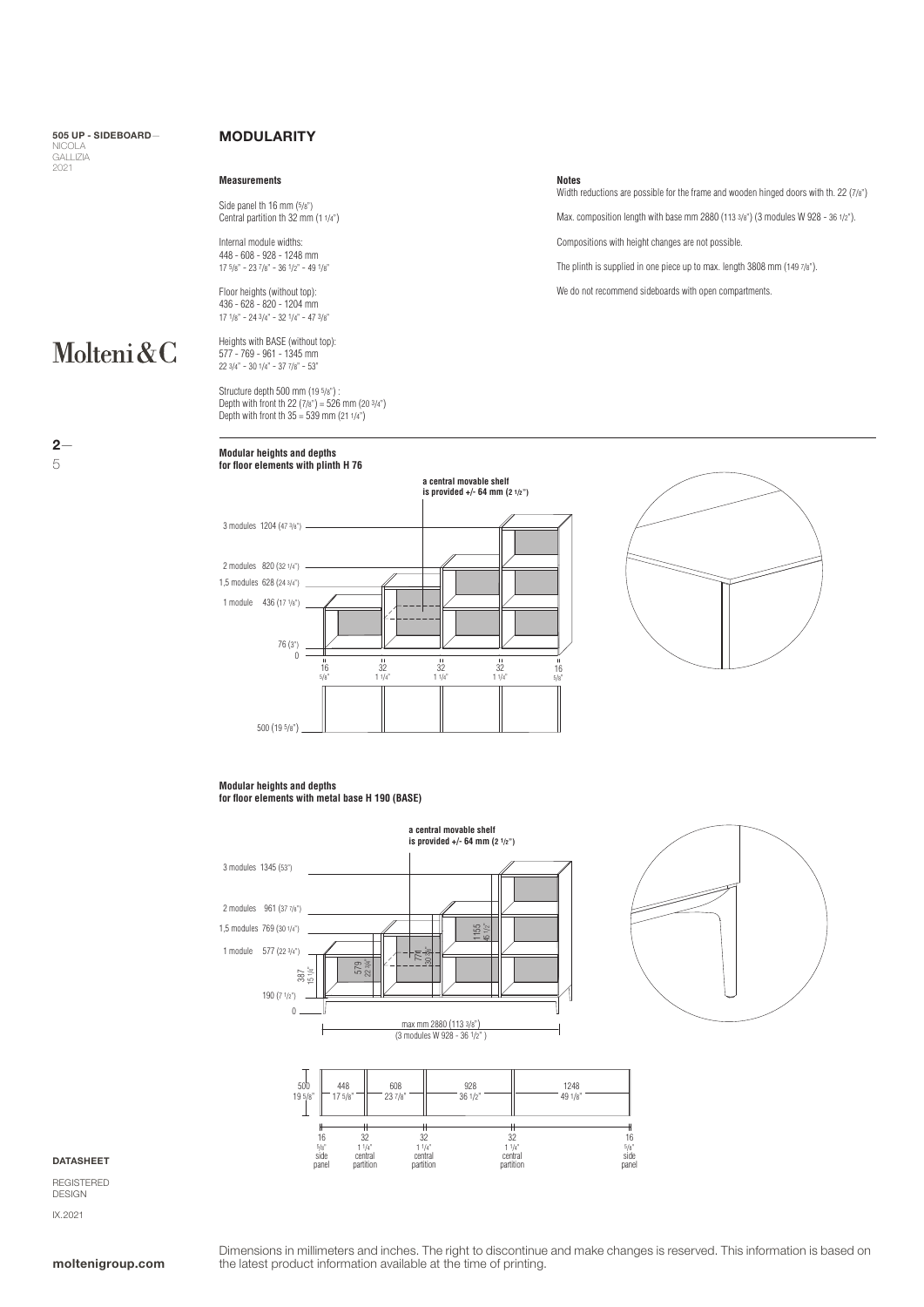### 505 UP - SIDEBOARD—

### NICOLA GALLIZIA 2021

### MODULARITY



## Molteni&C





2 modules 2 modules 2 modules 189 189  $\overline{38}$ 381 381 189 189 771 771 771 189 381 381 189



381

189

189







**\* movable internal shelf +/- 64 mm as standard**

### DATASHEET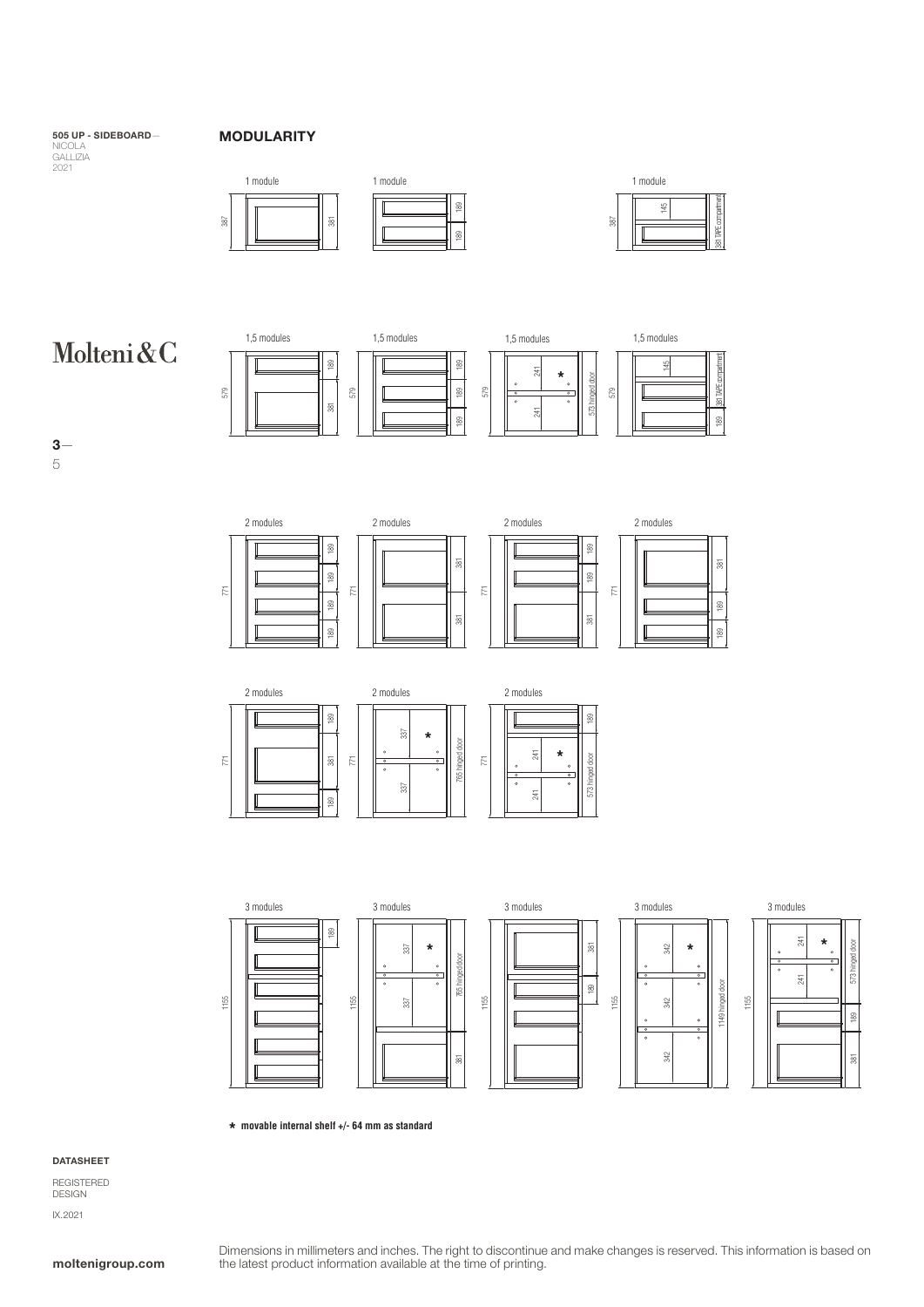### FINISHES

505 UP - SIDEBOARD— NICOLA GALLIZIA 2021

**with plinth H 76 with metal base H 190 (BASE)**

Molteni&C

5





| finishes                                                |          | matt<br>lacquer<br>colours | glossy<br>lacquer<br>colours | glaze | woods | pewter<br>colour /<br>copper | transparent<br>glass | stopsol<br>transparent<br>glass | net<br>glass | Eco Skin | coloured<br>glass/<br>coloured<br>etched glass | marble |
|---------------------------------------------------------|----------|----------------------------|------------------------------|-------|-------|------------------------------|----------------------|---------------------------------|--------------|----------|------------------------------------------------|--------|
| components                                              |          |                            |                              |       |       |                              |                      |                                 |              |          |                                                |        |
| 32 mm th. structure and plinth                          |          |                            |                              |       |       |                              |                      |                                 |              |          |                                                |        |
| back panels                                             |          |                            |                              |       |       |                              |                      |                                 |              |          |                                                |        |
| tops                                                    |          |                            |                              |       |       |                              |                      |                                 |              |          |                                                |        |
| door opening th. 35 mm (drawers)                        |          |                            |                              |       |       |                              |                      |                                 |              |          |                                                |        |
| doors / external drawers with pressure opening th 22 mm |          |                            |                              |       |       |                              |                      |                                 |              |          |                                                |        |
| door frame glass<br>th. 35 mm                           | profile  |                            |                              |       |       |                              |                      |                                 |              |          |                                                |        |
|                                                         | glass    |                            |                              |       |       |                              |                      |                                 |              |          |                                                |        |
| door frame<br>Eco Skin th. 35 mm                        | profile  |                            |                              |       |       |                              |                      |                                 |              |          |                                                |        |
|                                                         | Eco Skin |                            |                              |       |       |                              |                      |                                 |              |          |                                                |        |
| door with profile<br>th. 22 mm                          | profile  |                            |                              |       |       |                              |                      |                                 |              |          |                                                |        |
|                                                         | panel    |                            |                              |       |       |                              |                      |                                 |              |          |                                                |        |
| metal base (BASE)                                       |          |                            |                              |       |       |                              |                      |                                 |              |          |                                                |        |

| Matt               | Glossy             | Woods           | Coloured           | <b>Coloured etched</b> | Eco Skin   | Marble          |
|--------------------|--------------------|-----------------|--------------------|------------------------|------------|-----------------|
| lacquer            | lacquer            | EU eucalyptus   | glass              | qlass                  | grey       | white Carrara   |
| BC chalk white     | BC chalk white     | RF graphite oak | BC chalk white     | BC chalk white         | mink       | orient grey     |
| PE pearl           | PE pearl           |                 | PE pearl           | PE pearl               | hemp       | green alpine    |
| DN dune            | DN dune            |                 | DN dune            | DN dune                | ivory      | black marquina  |
| PL platinum        | PL platinum        |                 | PL platinum        | PL platinum            | dark brown | calacatta gold  |
| NE black           | NE black           |                 | NE black           | NE black               | earth      | (special price) |
| AT anthracite      | AT anthracite      |                 | AT anthracite      | AT anthracite          | arctic     |                 |
| SE mustard         | SE mustard         |                 | SE mustard         | SE mustard             | taupe      |                 |
| SI silica          | SI silica          |                 | SI silica          | SI silica              |            |                 |
| DO dolomite grey   | DO dolomite grey   |                 | DO dolomite grey   | DO dolomite grey       |            |                 |
| AL clay            | AL clay            |                 | AL clay            | AL clay                |            |                 |
| MK moka            | MK moka            |                 | MK moka            | MK moka                |            |                 |
| CZ light blue grey | CZ light blue grey |                 | CZ light blue grey | CZ light blue grey     |            |                 |
| SA sand            | SA sand            |                 | SA sand            | SA sand                |            |                 |
| RU rubv            | RU ruby            |                 | RU ruby            | RU ruby                |            |                 |
| PX pewter colour   | PX pewter colour   |                 | PX pewter colour   | PX pewter colour       |            |                 |
| RX copper          | RX copper          |                 | RX copper          | RX copper              |            |                 |
| TO dove grey       | TO dove grey       |                 | TO dove grey       | TO dove grey           |            |                 |
| PR petroleum blue  | PR petroleum blue  |                 | PR petroleum blue  | PR petroleum blue      |            |                 |
| BG burgundy        | <b>BG</b> burgundy |                 | BG burgundy        | BG burgundy            |            |                 |
| LS london sky      | LS london sky      |                 | LS london sky      | LS london sky          |            |                 |
| SU stardust        | SU stardust        |                 | SU stardust        | SU stardust            |            |                 |
| ML moonlight       | ML moonlight       |                 | ML moonlight       | ML moonlight           |            |                 |
| SP spice           | SP spice           |                 | SP spice           | SP spice               |            |                 |

DATASHEET